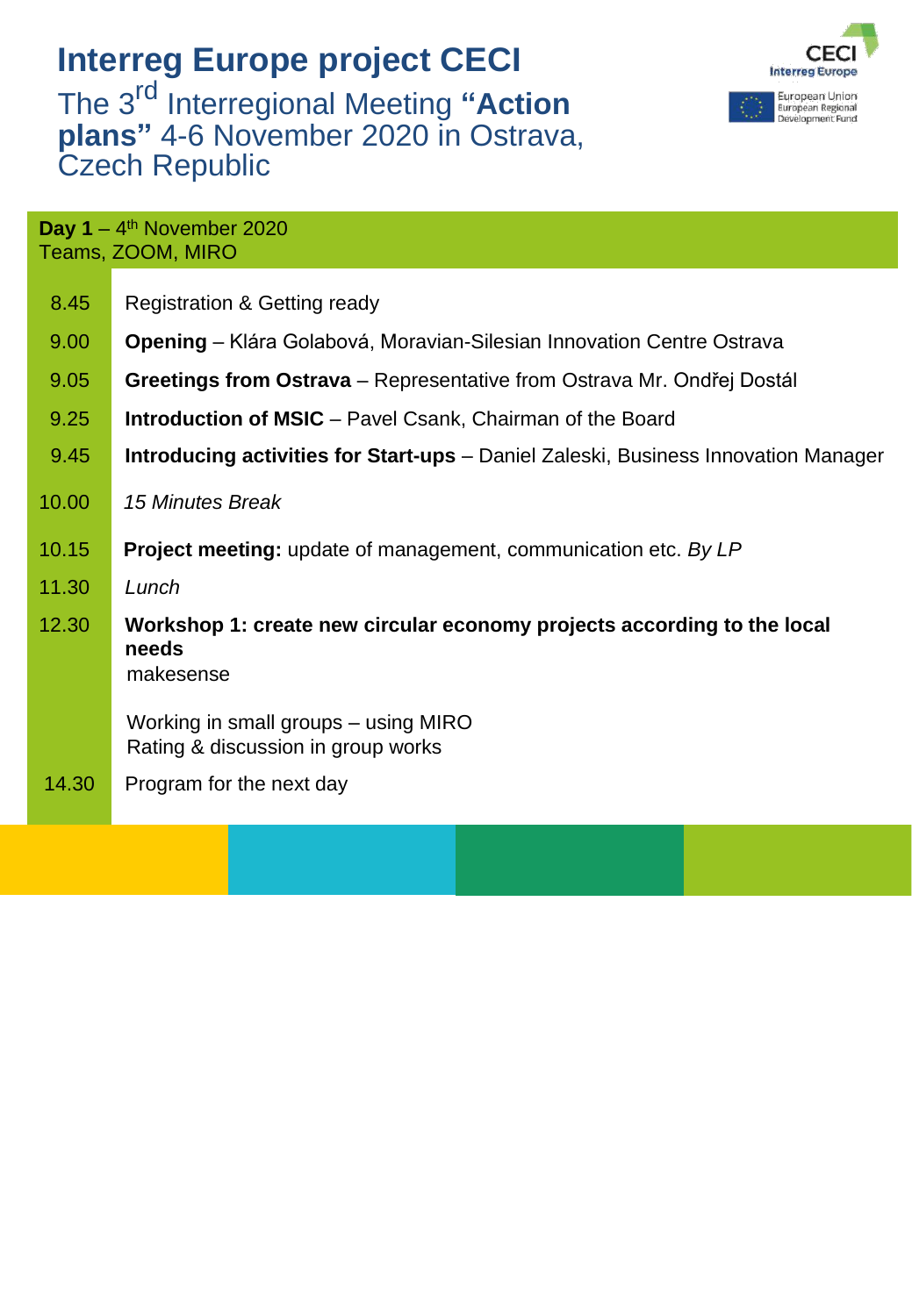## **Interreg Europe project CECI** The 3 rd Interregional Meeting **"Action plans"** 4-6 November 2020 in Ostrava, Czech Republic



2

| Day $2 - 5$ <sup>th</sup> November 2020<br>Teams, ZOOM, MIRO<br>Stakeholders will be present in this day |                                                                                                                                                |  |
|----------------------------------------------------------------------------------------------------------|------------------------------------------------------------------------------------------------------------------------------------------------|--|
| 8.45                                                                                                     | Getting ready                                                                                                                                  |  |
| 9.00                                                                                                     | <b>Opening</b> – Klára Golabová<br>Good practices from Czech Republic,<br>CreoKit, DOV, DPO, OZO, Reuse Centre, Workshop                       |  |
| 10.00                                                                                                    | 15 minutes Break                                                                                                                               |  |
| 10.15                                                                                                    | Workshop 2: Stakeholders and their good practices,<br>Discussions about topics, sharing                                                        |  |
| 11.45                                                                                                    | Lunch                                                                                                                                          |  |
| 12.45                                                                                                    | <b>Workshop 3:</b> Innovating new approaches of citizen involvement<br>through e.g. "Learning café"<br>makesense<br>Using MIRO in small groups |  |
| 14.30                                                                                                    | Program for the next day                                                                                                                       |  |